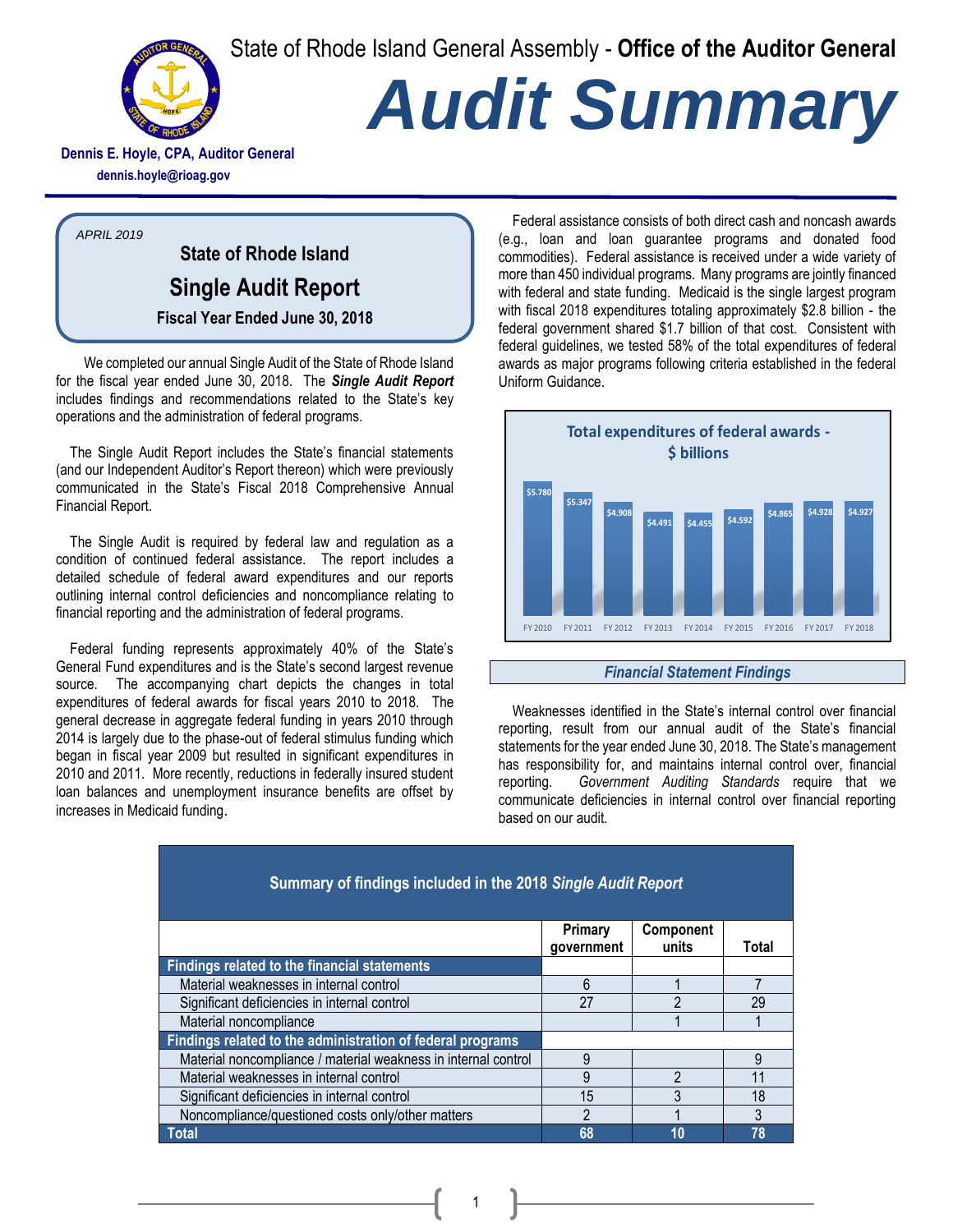### **Audit Summary - State of Rhode Island - Fiscal 2018 Single Audit Report**

The State's management has implemented corrective action on some findings previously reported. Incremental progress is also noted in our findings when recommendations have not been fully implemented but corrective actions are underway.

The State lacks a strategic plan to (1) coordinate needed replacements/enhancements to its key statewide financial systems and (2) ensure that critical legacy financial systems, such as the payroll system, which pose a business continuity risk, will be available to support State operations. Because the State has opted to utilize various independent software solutions, the plan is critically important.

Without a comprehensive plan, there is substantial risk that the intended integration of various components may not be achieved. The State has already experienced such integration issues and halted work on a time and effort reporting system and a grants management system. The State had expended nearly \$3 million on those projects.

Management should propose an additional dedicated funding source for the Information Technology Investment Fund to support the anticipated enhancements to critical financial and administrative computer systems identified through implementation of the strategic plan.

The State can enhance its communication and implementation of a statewide approach to design, document, and monitor its internal control policies and procedures following the principles contained in the revised internal control framework. The State's system of internal controls is intended to safeguard public resources and support accurate financial reporting.

The complexity of Medicaid program operations adds to the challenge of accurately accounting for all Medicaid program related financial activity within the State's financial statements. This complexity results from new federal regulations, various State initiatives, and additional challenges resulting from its implementation of the RIBridges eligibility system. Medicaid is the State's single largest program activity representing nearly 40% of the annual budgeted outlays of the State's General Fund. Consequently, the financial aspects of this program are material to the State's financial reporting objectives.

The State's Office of Management and Budget (OMB) has not fully addressed all the required functionalities outlined in the General Laws regarding oversight of federal grants within the State.

Responsibility for monitoring the investment activity and other compliance aspects of funds on deposit with a fiscal agent (trustee) can be improved and should be vested with the Office of the General Treasurer.

The Executive Office of Health and Human Services (EOHHS) authorized more than \$200 million in system payouts and manual disbursements in fiscal 2018, representing provider advances, payments to managed care organizations for contract settlements and/or nonclaims based financial activity, and other program disbursements. The reporting and internal control processes relating to these types of disbursements are manual in nature and external to other established control procedures. Such amounts are not easily identified or quantified by the Medicaid Management Information System (MMIS).

Monitoring of escrow liability account balances needs to be improved

and the establishment of these accounts should be more limited to ensure they are only used when that is the proper accounting for such funds.

Controls can be enhanced within the accounting system to better track the distinct components of fund balance required for presentation in the fund level financial statements.

Policies need to be developed and implemented to guide decisionmaking regarding what types of costs should be paid from the newly established Information Technology internal service fund.

Overall, the State has not sufficiently addressed information technology (IT) security risks, an increasing concern given the State's very complex computing environment. The State needs to ensure its IT security policies and procedures are current, well communicated and complied with. Assessments of compliance for all critical IT applications have not been performed - systems deemed to pose the most significant operational risk must be prioritized.

The State does not follow uniform enterprise-wide program change control procedures for the various IT applications operating within State government. This increases the risk that unauthorized or inappropriate changes could be made to IT applications without detection.

Processing functionalities within the Division of Taxation's STAARS system result in a volume of returns held in suspense pending resolution. This complicates financial reporting estimates due to the uncertain effect of returns that had not fully processed at fiscal year end.

Historical data used to support significant financial reporting estimates for tax revenues should be reassessed periodically to ensure continued validity – this is particularly important with more current data emanating from the STAARS system.

The Division of Taxation engaged its system development vendor to perform a series of data-matches in order to increase billings for unpaid taxes and related collections (revenue). The cost for these specific tasks were reflected in the accounting system as reductions of revenue rather than expenditures.

The Division of Taxation can enhance policies and operating procedures to restrict access to personally identifiable information and to ensure the effectiveness of the business continuity plan.

STAARS system user access rights need to be assessed and tailored to ensure access is consistent and appropriate with each employee's responsibilities.

The Department of Transportation (RIDOT) can enhance controls over the presentation of fund balance components within the IST Fund and enhance the accuracy of transportation infrastructure assets identified for inclusion in the State's financial statements.

We found that controls to ensure accurate and consistent reporting of investment expenses within the pension trusts require enhancement at both the custodian and Employees' Retirement System management level.

The resources necessary to effectively manage and administer the OPEB System to ensure all System functions are met and adequately

2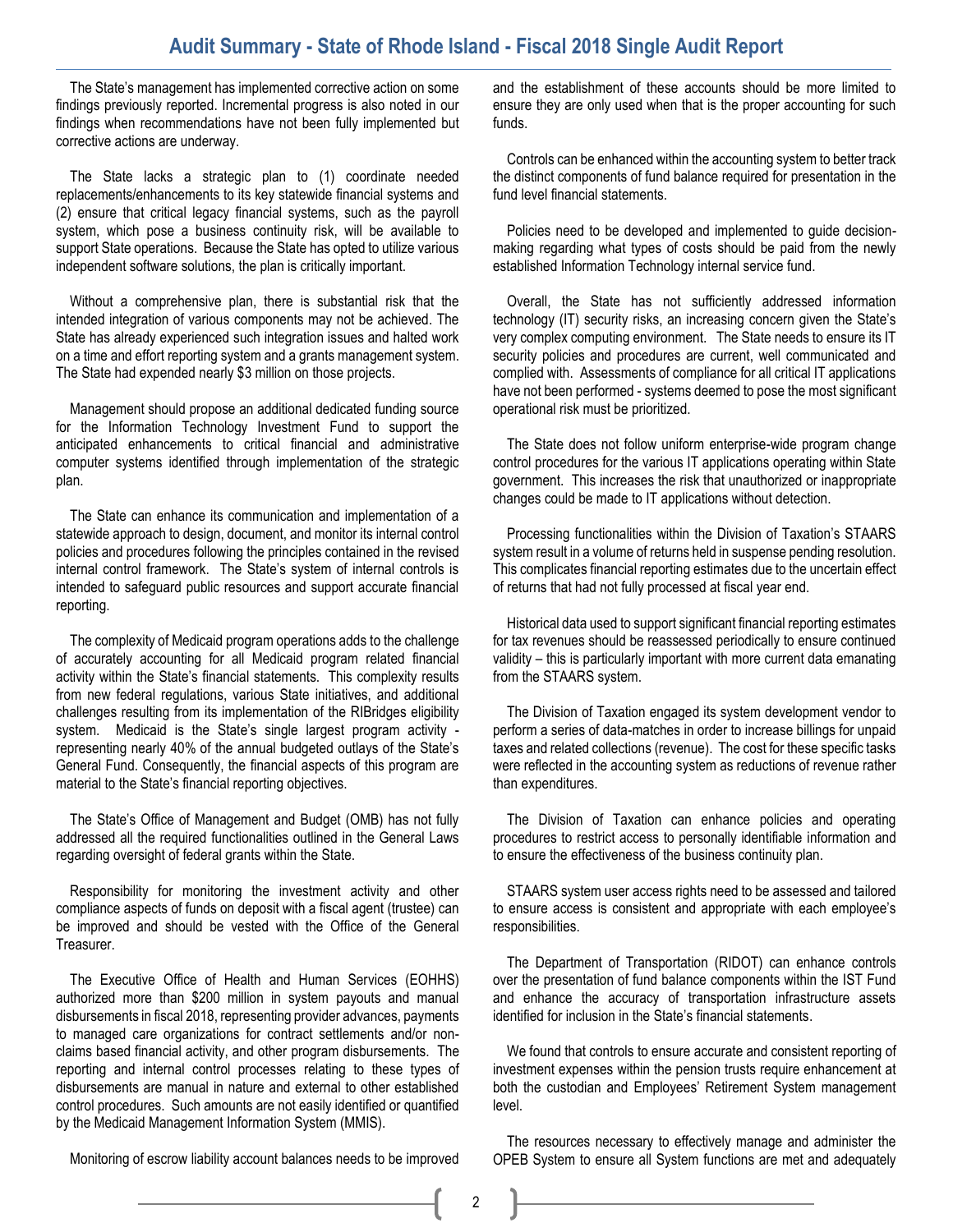## **Audit Summary - State of Rhode Island - Fiscal 2018 Single Audit Report**

controlled should be assessed. A unified database or computer application is needed to maintain membership data for each of the State's OPEB plans. This would improve controls over the administration of the benefit programs and the process to accumulate data necessary for periodic actuarial valuations of the OPEB plans for both funding and accounting purposes.

#### *Federal Program Findings*

The State experienced continued compliance challenges for federallyfunded human service programs due to incomplete or ineffective RIBridges system functionalities. RIBridges is the integrated eligibility/benefit system used to administer multiple federal assistance programs. As a result, we reported material noncompliance for several compliance provisions related to the State's ability to comply with federal requirements for the Medicaid, CHIP, TANF, SNAP, and CCDF program clusters.

| <b>2018 Major Programs</b>                                                                     |  |  |
|------------------------------------------------------------------------------------------------|--|--|
| Supplemental Nutrition Assistance Program (SNAP) Cluster                                       |  |  |
| <b>Child Nutrition Cluster</b>                                                                 |  |  |
| National Guard Military Operations and Maintenance Projects                                    |  |  |
| Home Investment Partnerships Program                                                           |  |  |
| <b>Equitable Sharing Program</b>                                                               |  |  |
| Unemployment Insurance                                                                         |  |  |
| <b>Highway Planning and Construction Cluster</b>                                               |  |  |
| <b>Federal Transit Cluster</b>                                                                 |  |  |
| <b>Special Education Cluster</b>                                                               |  |  |
| Substance Abuse and Mental Health Services - Projects of<br>Regional and National Significance |  |  |
| Temporary Assistance to Needy Families (TANF) Cluster                                          |  |  |
| Low-Income Home Energy Assistance Program (LIHEAP)                                             |  |  |
| Child Care and Development Fund (CCDF) Cluster                                                 |  |  |
| Children's Health Insurance Program (CHIP)                                                     |  |  |
| <b>Medicaid Cluster</b>                                                                        |  |  |
| Block Grants for Prevention and Treatment of Substance<br>Abuse                                |  |  |
| Research and Development Cluster                                                               |  |  |

The State needs to improve its system security oversight over systems used to administer its federally funded human services programs by implementing a well-defined and coordinated approach for the multiple agencies vested with this responsibility.

**Medicaid and Children's Health Insurance Programs –** Due to the limited operation and effectiveness of controls over eligibility for the Medicaid and CHIP programs during fiscal 2018, the State did not comply with the Medicaid and CHIP program eligibility requirements, collectively.

The State specifically did not materially comply with eligibility requirements due to collective noncompliance regarding adequately documenting and determining recipient eligibility, redetermining eligibility timely, and validating key eligibility data elements using electronic interfaces designed within RIBridges.

Data discrepancies between the systems used to determine Medicaid and CHIP eligibility (RIBridges) and the claims/capitation payment system (MMIS) continued to negatively impact controls to ensure that payments were made only on behalf of eligible individuals during fiscal 2018.

The effectiveness of the Medicaid Eligibility Quality Control (MEQC) program is diminished by the continued RIBridges functional limitations. The MEQC Unit continues to experience challenges in obtaining the information needed to verify eligibility determinations made by RIBridges. A significant volume of systemic issues identified by MEQC processes are currently pending corrective action in RIBridges.

In many instances, particularly for Medicaid applicants requiring longterm care services and supports, the State is not complying with timely determination of Medicaid eligibility requirements. Processing Medicaid applications for long-term care services in RIBridges continues to be problematic resulting in significant delays in determining eligibility and necessitating advances to long-term care service providers.

EOHHS lacks strong oversight procedures regarding fiscal monitoring and contract settlement for its managed care organizations (MCOs). Capitation payments to MCOs represent nearly 60% of Medicaid benefit expenditures. EOHHS needs to develop a comprehensive risk assessment and monitoring plan to ensure that managed care expenditures are validated and settled each contract period. More stringent audit and financial monitoring procedures should be employed.

EOHHS needs to reassess all activities considered surveillance utilization review services (SURS) performed within the Medicaid program to comply with federal regulations and amend the State Plan to accurately reflect the State's current practices.

**TANF –** Due to the limited operation and effectiveness of controls over eligibility for the TANF program during fiscal 2018, the State did not comply with the TANF eligibility requirements, collectively.

Implementation of the RIBridges eligibility system affected the availability and reliability of data needed to prepare timely and accurate federal reports.

The RIBridges system did not prompt employment and career advisors to update/develop new work participation plans for clients upon the expiration of an existing plan.

The State did not comply with the Income Eligibility and Verification System requirements.

**SNAP** – The RIBridges eligibility system limited the Department of Human Services' (DHS) ability to submit timely and accurate federal reports required for the SNAP program.

The RIBridges eligibility system does not currently meet all the functional requirements of an automated data processing system as outlined in federal SNAP regulations. The system is also not producing reports to allow daily reconciliation of electronic benefits authorized and disbursed and to ensure accurate and timely completion of federal reports.

**Child Care and Development Fund Cluster –** The RIBridges eligibility system lacked effective income validation controls during fiscal 2018